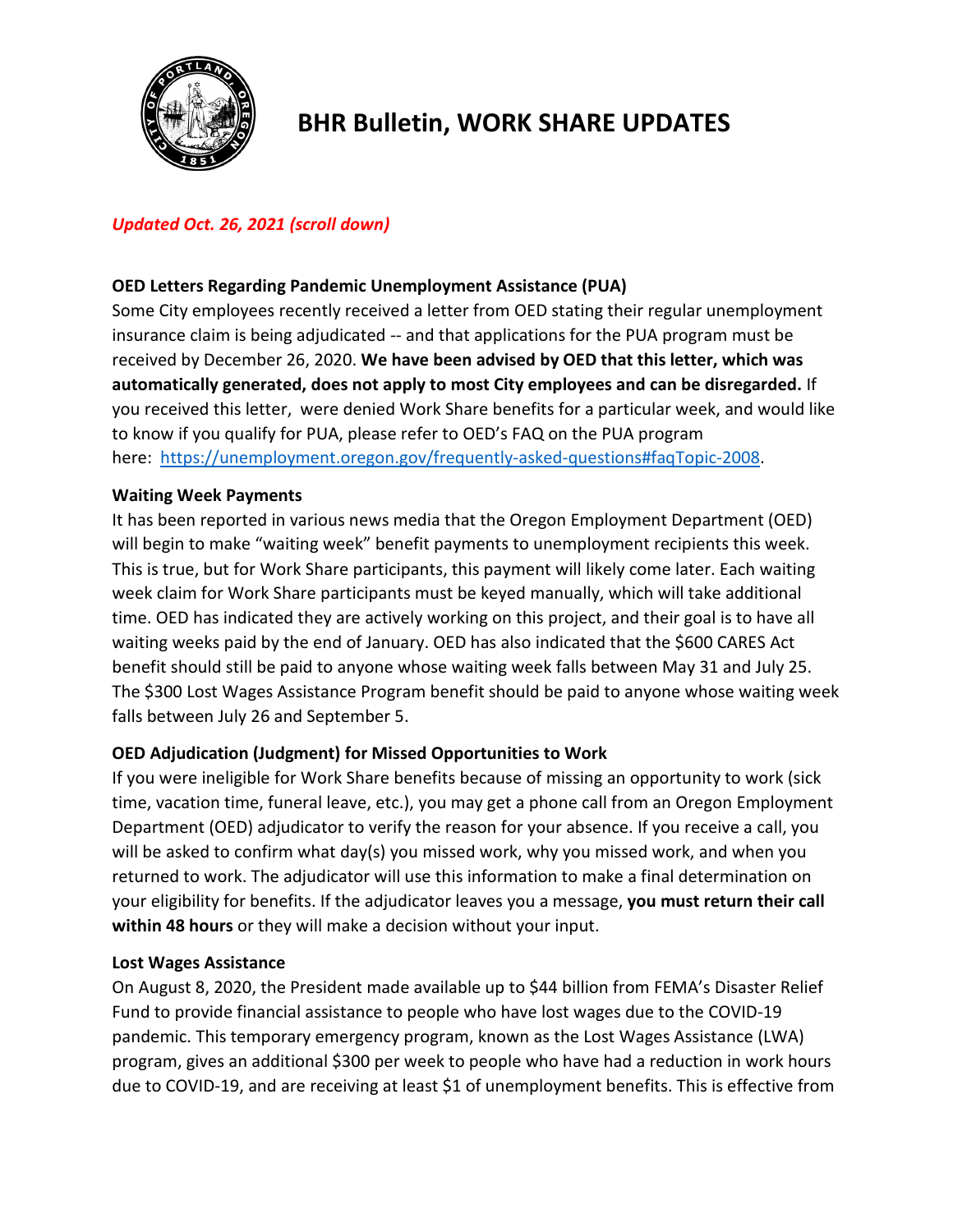July 26 through September 5, 2020. LWA will be paid retroactively to Work Share participants in the same manner as their regular Work Share weekly benefits but as a separate payment.

City of Portland has certified to OED that the need to reduce hours and subsequent participation in Work Share was due to a disruption from COVID-19. Employees do not need to take any action themselves, to receive this additional retroactive payment for weeks they were eligible for Work Share benefits between July 26 and September 5.

**Note**: Many employees have received a letter from OED indicating they have not yet certified to be eligible for LWA on their unemployment insurance claim, and they must certify within 5 days.

We have been in communication with OED and they have confirmed that the City did certify on your behalf, but that OED did not follow through on marking all City employees as being certified.

OED is now working their way through the City's list of Work Share participants and marking them as certified for LWA.

You do NOT need to self-certify within 5 days of the date in the letter. This issue will be corrected by OED on your behalf. You do not need to repay any LWA benefits already received unless you receive future communication from OED asking you to do so (for example, if OED determines you were paid LWA benefits in error).

# **Processing**

OED is still processing claims, so it is common for Work Share participants to be missing payments. If you email the Work Share inbox regarding missing payments, please include your furlough dates, the number of payments received, and the weeks listed on any paper checks. If you received a letter regarding the waiting week, please include the date listed. All this information will help us assess which payments are being processed.

# **ReliaCard**

All employees who receive a Work Share benefit will receive a US Bank ReliaCard. Typically, this should arrive in the mail within 10 days after you receive a check for your first week of benefits. Be sure to activate the card and keep it in a safe place. More information about ReliaCards and how to use one can be found in thi[s detailed FAQ.](https://www.prepaidmaterials.com/dam/usbankreliacard/documents/USB-ReliaCard-Visa-MC-Generic-FAQ.pdf)

OED has been working on setting up direct deposit for City employees who submitted direct deposit authorization forms. If you requested direct deposit, be sure to check both the balance on your ReliaCard (you can create a user account on th[e ReliaCard website\)](https://www.usbankreliacard.com/web/usbankreliacard/login) **AND** in your bank account. For Reliacard, you can sign up for text and email alerts to let you know when new funds have been deposited.

For questions and issues related to ReliaCard, please call Cardholder Services at 866-567-8590, or visit [www.usbankreliacard.com.](http://www.usbankreliacard.com/)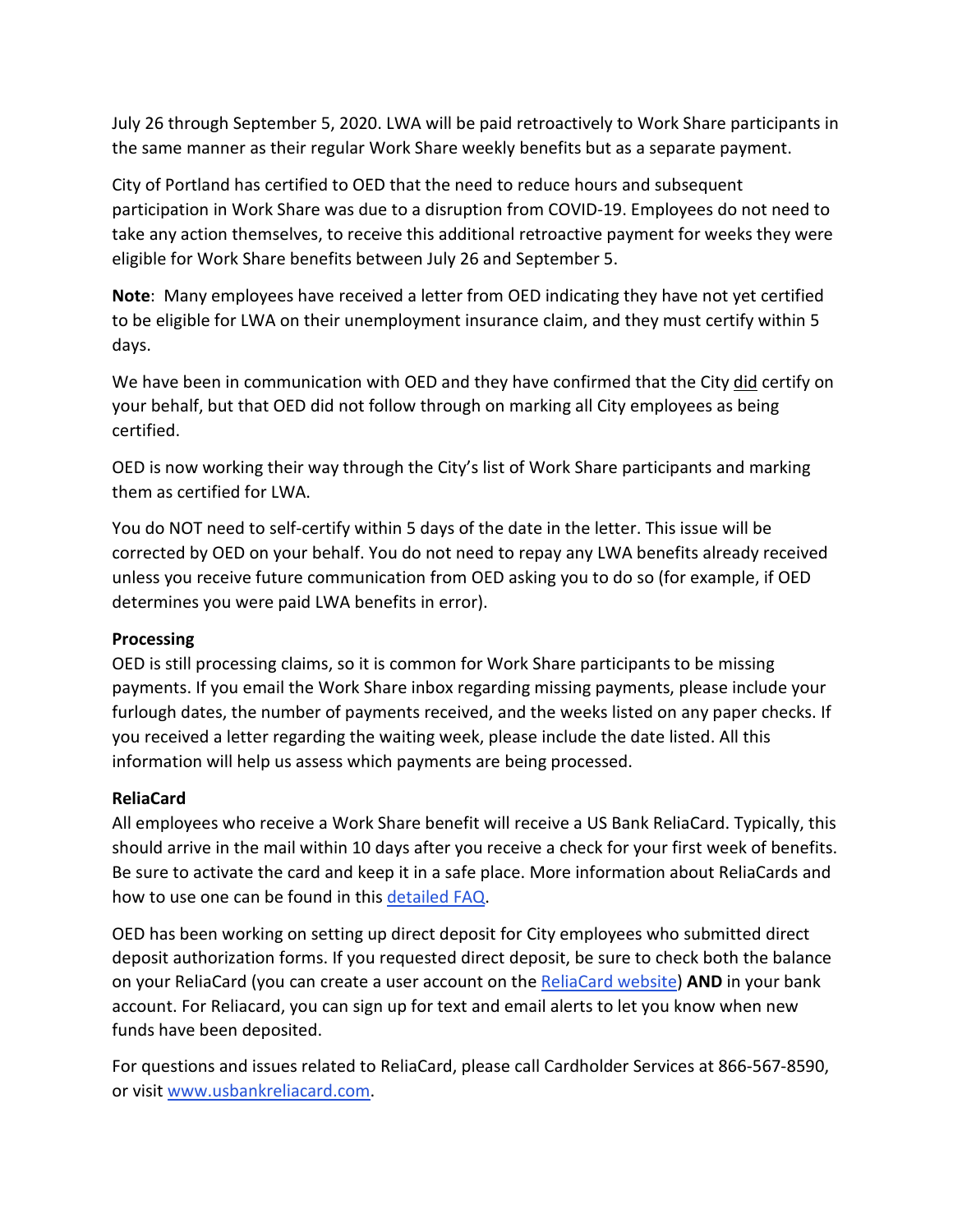## *Updated Feb. 8, 2021*

#### **1099-G Tax Information for Work Share Benefits**

All employees who received Work Share (or regular unemployment) benefits in 2020 should receive a 1099-G -- reporting the amount of benefits you received, and any taxes withheld. The form was mailed to the address Oregon Employment Department (OED) has on file, and is postmarked no later than January 31, 2021. If you do not receive your 1099-G soon, call 503-947-1800. [There is a general FAQ page here.](https://www.oregon.gov/EMPLOY/Unemployment/Pages/UI-FAQ.aspx) The FAQ on this topic is called *"Will I receive a year-end statement to file with my taxes?"*.

#### **CARES Act Extension**

Our understanding of the CARES Act Extension recently passed by Congress is that employees who have a valid Work Share claim between Dec. 27, 2020 and March 13, 2021 will receive a supplemental weekly benefit of \$300, in addition to their Work Share benefit. OED is working to get these new benefits to employees as soon as possible. Currently, OED is waiting to receive rules and instructions from the Department of Labor. Until that information is received, OED cannot give the City a date as to when supplemental benefit payments will be issued. The City will continue to send in weekly claim certifications to OED, and once everything is finalized, the additional payments will be reviewed and issued by OED.

#### *Updated March 2, 2021*

#### **Updates to Work Share Missed Opportunities to Work**

OED recently updated categories of leave falling under the temporary rule. In the past, the rule has allowed Work Share participants to use approved, accrued leave when sick, taking care of someone who is sick, for COVID-19 related reasons, or for jury duty -- without those hours counting as missed opportunities to work.

Now -- Taking funeral/bereavement leave will no longer be considered as a missed opportunity to work. Under the temporary rule, those leave hours will count as hours worked, for purposes of determining eligibility for Work Share.

#### *Updated March 16, 2021*

#### **1099-G Phone Number**

The Work Share team has received many inquiries about tax form 1099-G. OED advised the City that all 1099-G's were posted by Jan. 31, and to allow 2-3 weeks for delivery. **We have learned the phone number previously provided for contacting Work Share about a missing 1099-G is not being monitored.** At this time, if you have not received your 1099-G, you can call the main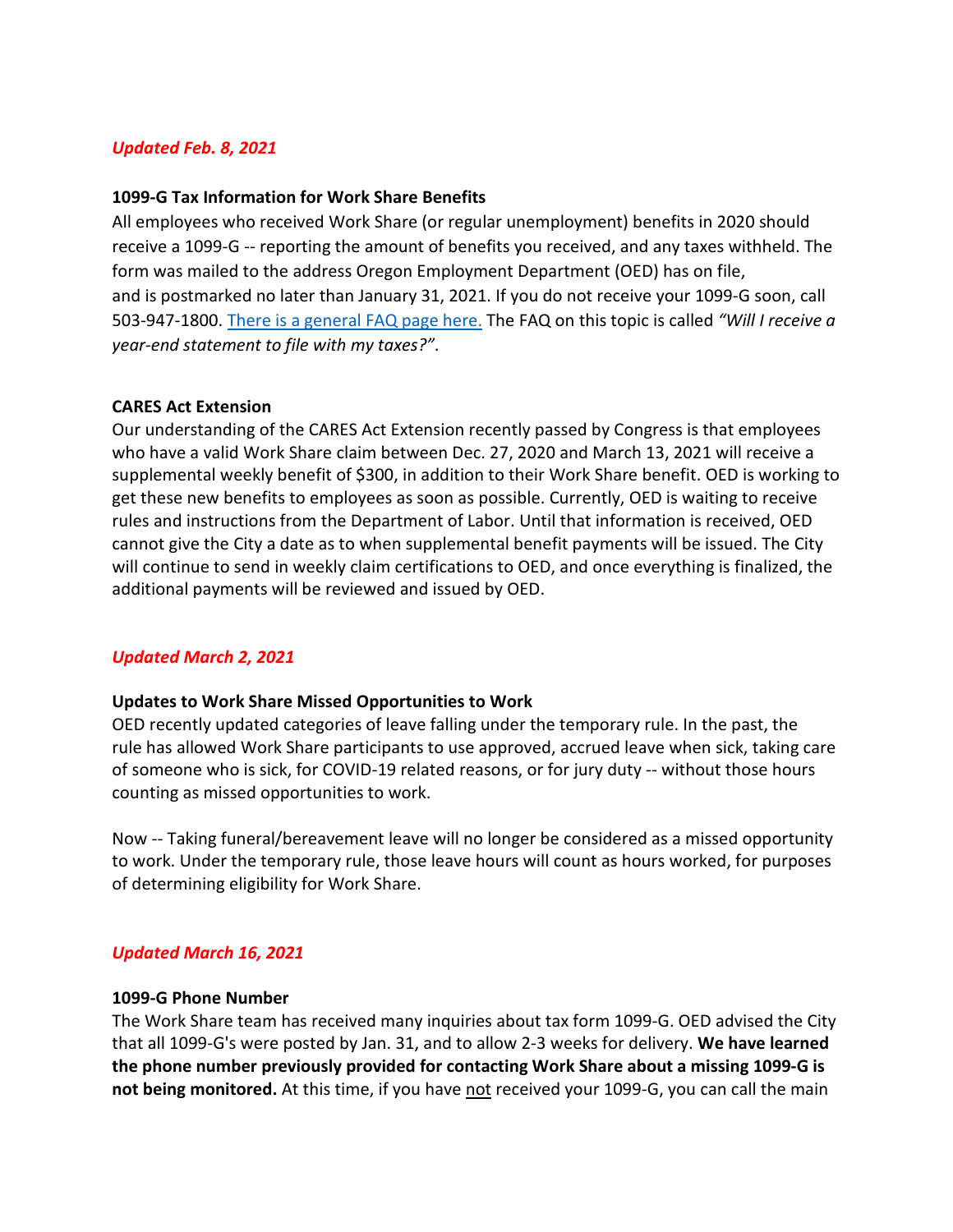Work Share line at 503-947-1800. When you call, OED can look up your individual tax information and provide it over the phone. A copy of your 1099-G can be sent after speaking with an OED representative.

## **Report of Additional Income**

Employees currently participating in Work Share should submit a [Report of Additional Income](https://www.portlandoregon.gov/bhr/article/761893)  [form](https://www.portlandoregon.gov/bhr/article/761893) if you have any income to report from an additional employer, pensions, annuities, or retirement.

Note that any additional income you receive directly from a third party (like an insurance company) to replace lost wages due to injury or illness should also be reported using the form.

If the additional income does not change from week to week, the Report of Additional Income form only needs to be submitted one time. However, if additional income is different from week to week (e.g., you don't always work the same number of hours each week at a second job), the form needs to be submitted for each week you take furlough, or have a reduction in schedule. It should be submitted to the same secure portal you used to submit the initial claim form (the link to the secure portal can be obtained from your HRBP) and must be submitted by 5 p.m. on Monday, the week after the furlough or schedule reduction occurred. The income reported on the form should be the earnings for the Sunday through Saturday workweek in which you furloughed or reduced your schedule.

# **Work Share Claim Recertification**

The City's current Work Share plan is active through May 29, 2021. Over the next few weeks we will begin the process of resubmitting the City's Work Share application. Approval will enable employees to participate in the program for a second year. This process requires employees to submit new, completed initial claim forms, direct deposit forms, and additional income forms if you plan to continue furloughing or working a reduced schedule between May 30, 2021 and June 30, 2022. An email will be sent later this week to employees who have recently been participating in Work Share. Further instructions and links for form submission will be included.

# *Updated March 30, 2021*

# **Overpayment Updates Clarification**

Previously, we shared two phone numbers OED indicated participants should call if they received an overpayment letter. Some City employees have experienced issues with the numbers -- so we recommend contacting the Work Share team at [inboxworkshare@portlandoregon.gov](mailto:inboxworkshare@portlandoregon.gov) with questions about overpayment letters. If you've received an overpayment letter and would like to discuss payment options or make a payment, please call OED's recovery department at 503-947-1710.

*Updated April 6, 2021*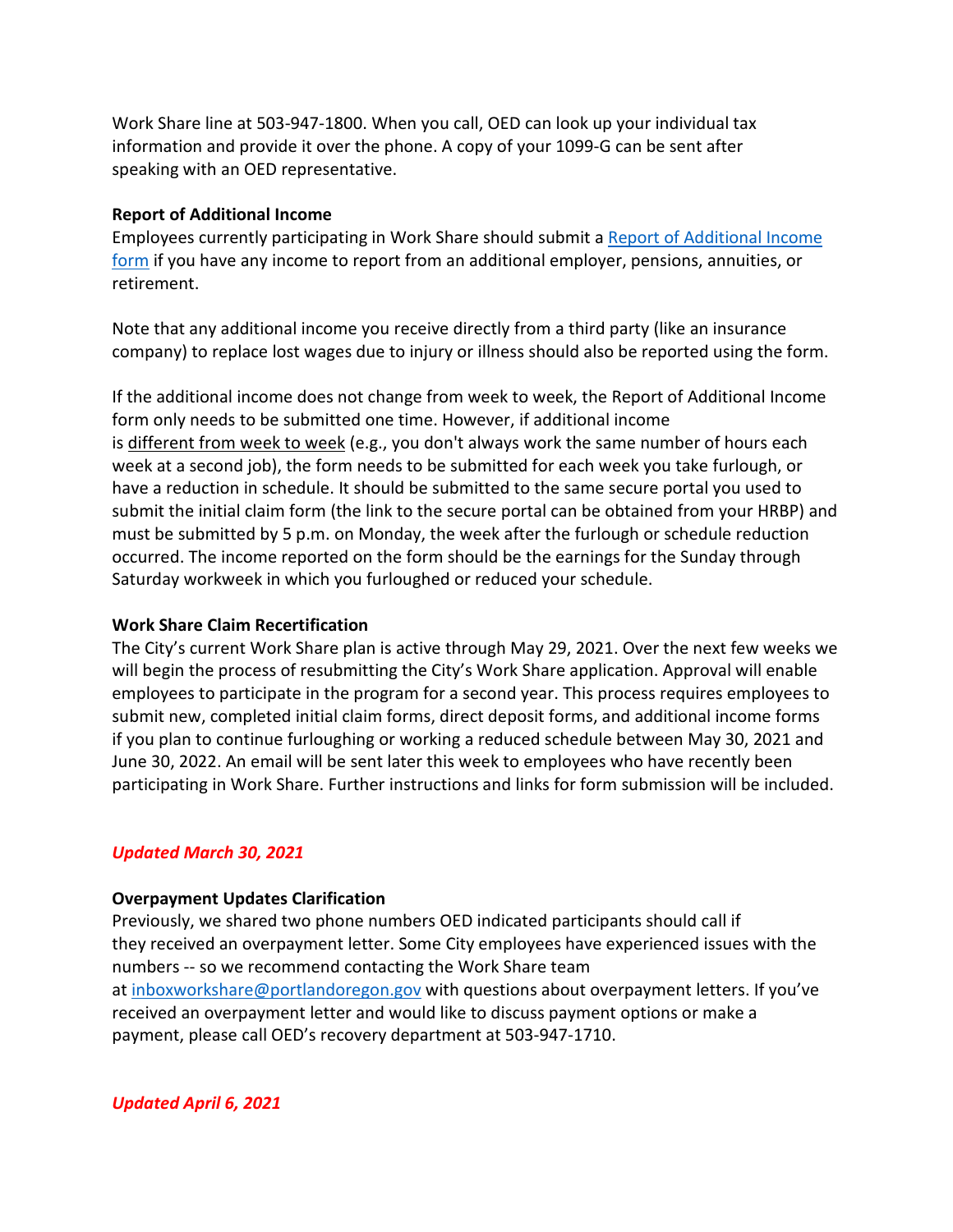#### **1099-G Discrepancies**

After reviewing your 1099-G, if you think you did not receive all the benefits indicated on the form, or believe your 1099-G is incorrect, please contact the Work Share team at [inboxworkshare@portlandoregon.gov.](mailto:inboxworkshare@portlandoregon.gov) We can research the payments you received and compare them to the payments issued by Oregon Employment Department (OED) to determine if something is missing. Then we can contact OED on your behalf.

## **City Work Share Plan Renewal**

The City's Work Share plan expires May 29, 2021. Throughout April, we will be collecting new initial claim forms, additional income forms, and direct deposit forms from all employees planning to participate in the Work Share program after expiration. To avoid a lapse in your benefits payments, please respond as soon as possible to emails regarding the renewal process.

# *Updated Aug. 17, 2021*

# **City of Portland Work Share Renewal**

The City's application to renew its Work Share plan for a second year was approved by the Oregon Employment Department (OED). The renewal is valid from May 30, 2021 through May 28, 2022. If you are furloughing during this period and you submitted or resubmitted your forms in April or May as part of the City's renewal process, they have been processed by OED and you can continue to furlough or reduce your schedule. If you plan to furlough during this period but did not submit or re-submit your forms, please send a message to the Work Share inbox at [inboxworkshare@portlandoregon.gov](mailto:inboxworkshare@portlandoregon.gov) for PDFs of the necessary forms and a link for submission.

Recent updates to the City's Work Share FAQ can be found here: [Work Share Program FAQ 06-](https://www.portlandoregon.gov/bhr/article/761976) [08-2021 \(portlandoregon.gov\)](https://www.portlandoregon.gov/bhr/article/761976) 

# **Corrections to Work Share Claims**

Oregon Employment Department (OED) is no longer accepting corrected Work Share claims. Going forward, we will no longer be able to submit corrections to time after filing the regular weekly claim every Friday. It is extremely important for those who would like to receive Work Share benefits to ensure your timesheets are accurate by 5 p.m. Monday -- the week after you furloughed or reduced your schedule.

If you are currently participating in Work Share and do not enter your own time on your timesheet, please talk to your bureau timekeeper about the importance of entering your time by the 5 p.m. Monday deadline.

If you or your timekeeper make a change to your timesheet **after** the Monday 5 p.m. deadline, **and it is still within the same week**, please email the Work Share team at [inboxworkshare@portlandoregon.gov](mailto:inboxworkshare@portlandoregon.gov) as soon as possible, **prior to 9 a.m. Friday**. The Work Share team will make every effort to update your claim before submitting to OED Friday